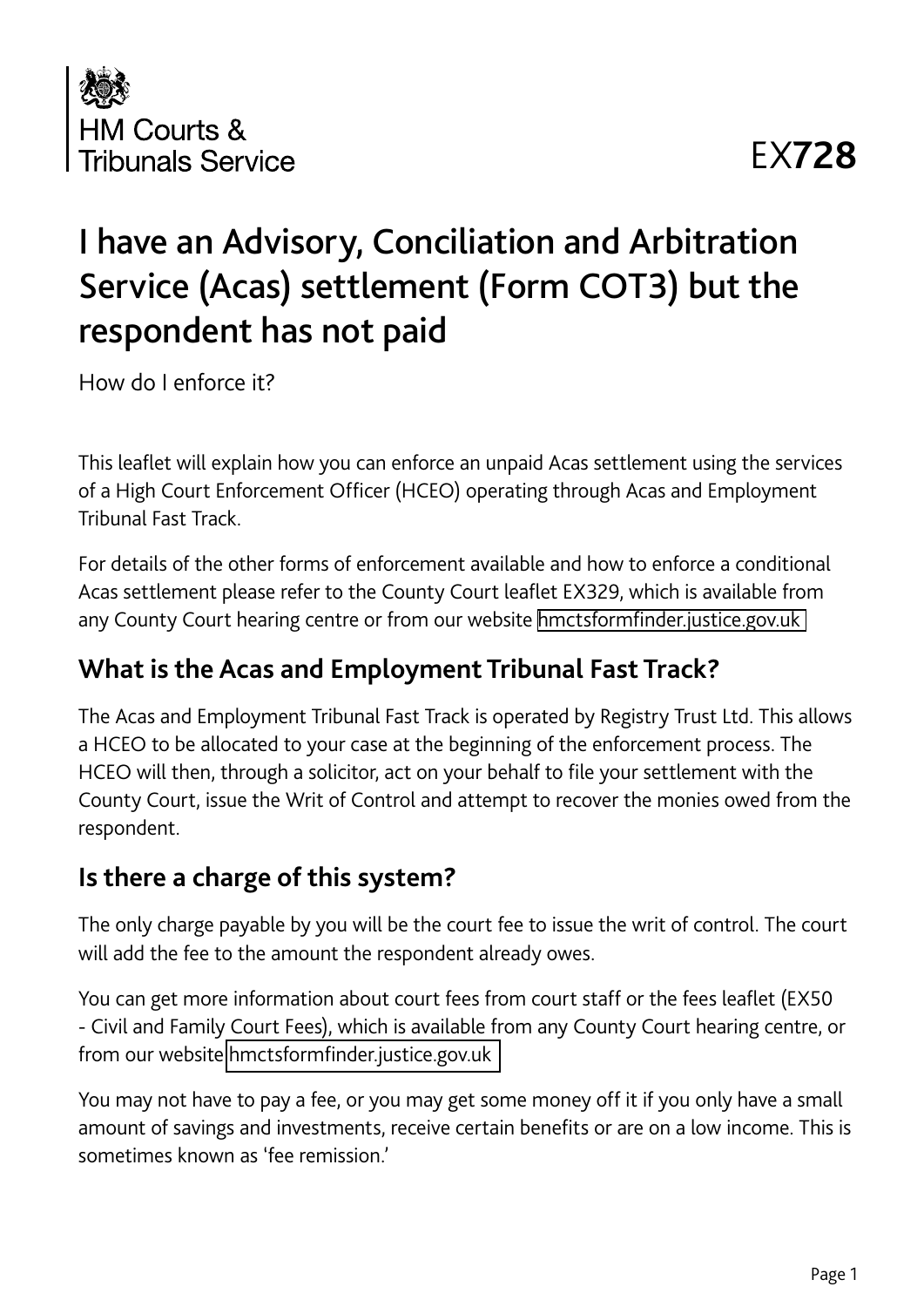You can apply for help with court and tribunal fees online at www.gov.uk/help-with-courtfees or through the 'EX160 Apply for help with fees' form and 'EX160A – How to apply for help with fees' guidance.

The HCEO will not charge you their normal abortive execution fee in the event they are unsuccessful in collecting the monies outstanding, however if this is the case and you do not recover your settlement the court fee is not refundable.

# **How do I use the Fast Track system?**

Enforcement can commence as soon as the Respondent has defaulted in payment of the settlement. To start the Fast Track scheme the form on the next page should be completed and sent to the address given with the requested documents. You will then be contacted by the HCEO assigned to your case.

## **Can I claim interest on the settlement?**

Interest on your settlement is payable only if enforcement proceedings are taken. Interest will then be payable from the date that the money became payable under the agreement (the pay by date); in the absence of a pay by date in the agreement, interest will accrue from the date the agreement was entered into.

## **How does a declaration by the Respondent affect enforcement of my settlement?**

It is possible for the Respondent to make a declaration that the money owed to you is not payable by them under the general law of contract. In order to do this they must make a separate application to either the court or the Employment Tribunal.

If such an application is made then you **cannot** continue to enforce your settlement in court until the declaration application is determined.

However, if you are sure that no such declaration has been made you can advise the HCEO and the court of this by signing the certification on the Enforcement Form.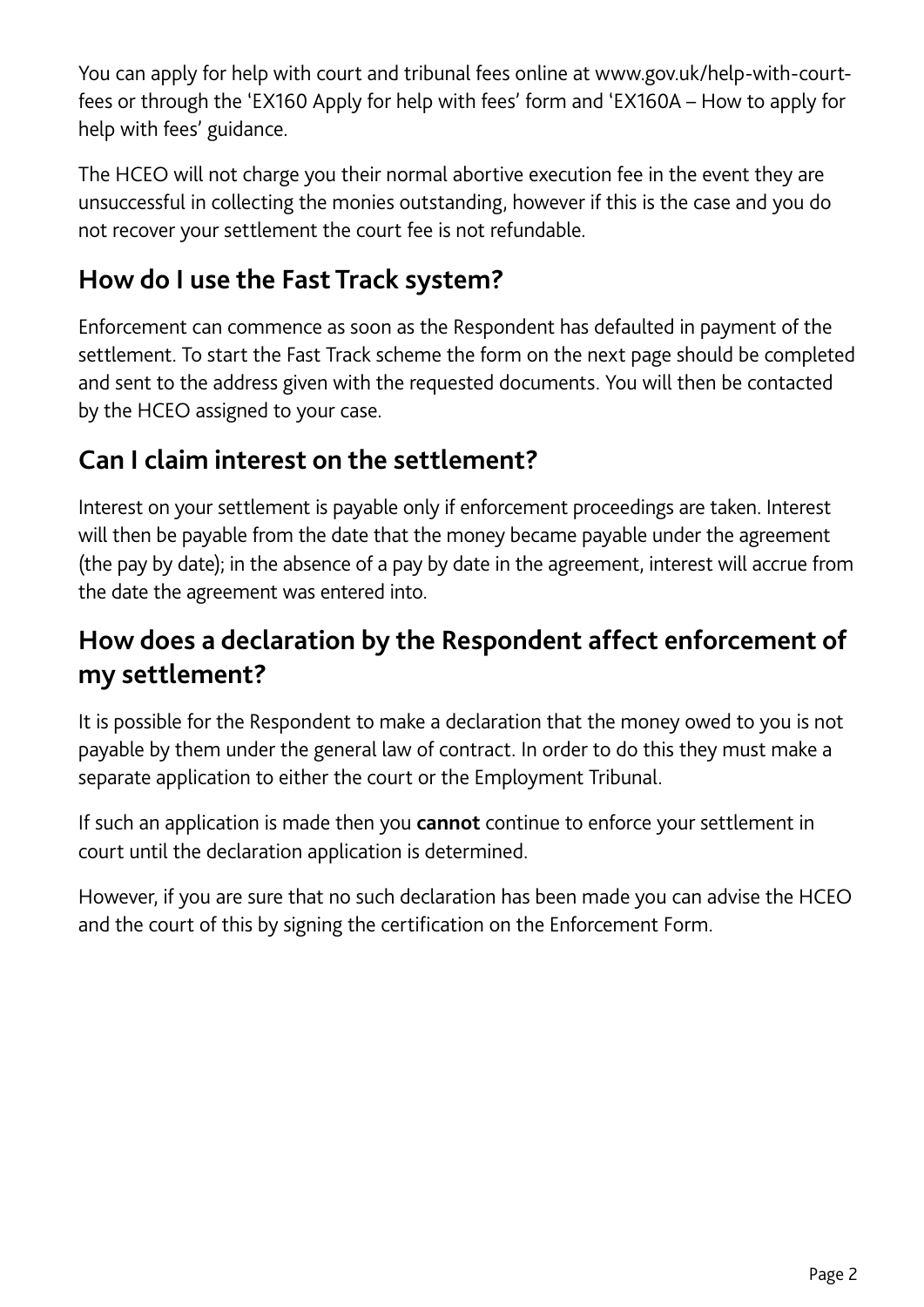## **Where can I find additional information?**

The following are some frequently asked questions in relation to the Fast Track which may help with your case:

## **Q: I have filled in my application form and sent in my cheque for the Court fee — what happens now?**

**A:** Registry Trust will allocate your case to an HCEO on a rota basis. Your HCEO will complete an application to court (Form N471), draft a Writ of Control, which is the HCEO's authority to enforce on your behalf, and send these in to court for issue.

Once accepted by Registry Trust, you will receive an acknowledgement, with a reference number and details of the HCEO instructed on your behalf.

#### **Q: How can I find out how things are progressing?**

A: Ring the HCEO's office, quote the reference number and ask the member of staff for a verbal update.

Allow at least 21 days from the date of your application before ringing.

#### **Q: When do I get my money?**

**A:** If all goes well, 14 days or so after payment to the HCEO.

You will receive the amount of your judgment with interest at 8% and costs which will cover your initial court fee.

If your HCEO recovers nothing (because, for example, the respondent company has gone into liquidation), you will not be charged — you will simply have lost your court fee.

If your HCEO recovers part only of the judgment you will have the HCEO's fees deducted, but these will be reduced in proportion to the amount he recovers.

#### **Q: How does the HCEO get paid?**

**A:** By recovering his scale fees from successful enforcements and so it is in his interests to succeed on your behalf, otherwise he does not get paid.

HCEOs are regulated by the Lord Chancellor and charge under a fee scale which allows them to add their fees on top of the amount due to you.

The amount the respondent pays in fees will depend on how cooperative he is — the longer it takes to recover your judgment, the more he will have to pay.

## **Q: Are you sure that this will cost me no more than the court fee?**

**A:** Yes, if the HCEO recovers nothing that is what the HCEOs agreed with the Ministry of Justice, when the Scheme was set up. But:

As mentioned, you will pay part of the HCEOs fees if there is recovery in part, but these will be reduced in direct proportion to the amount recovered.

If you start negotiating with the respondent, after instructing an HCEO and accept a compromise figure without taking HCEO fees into account,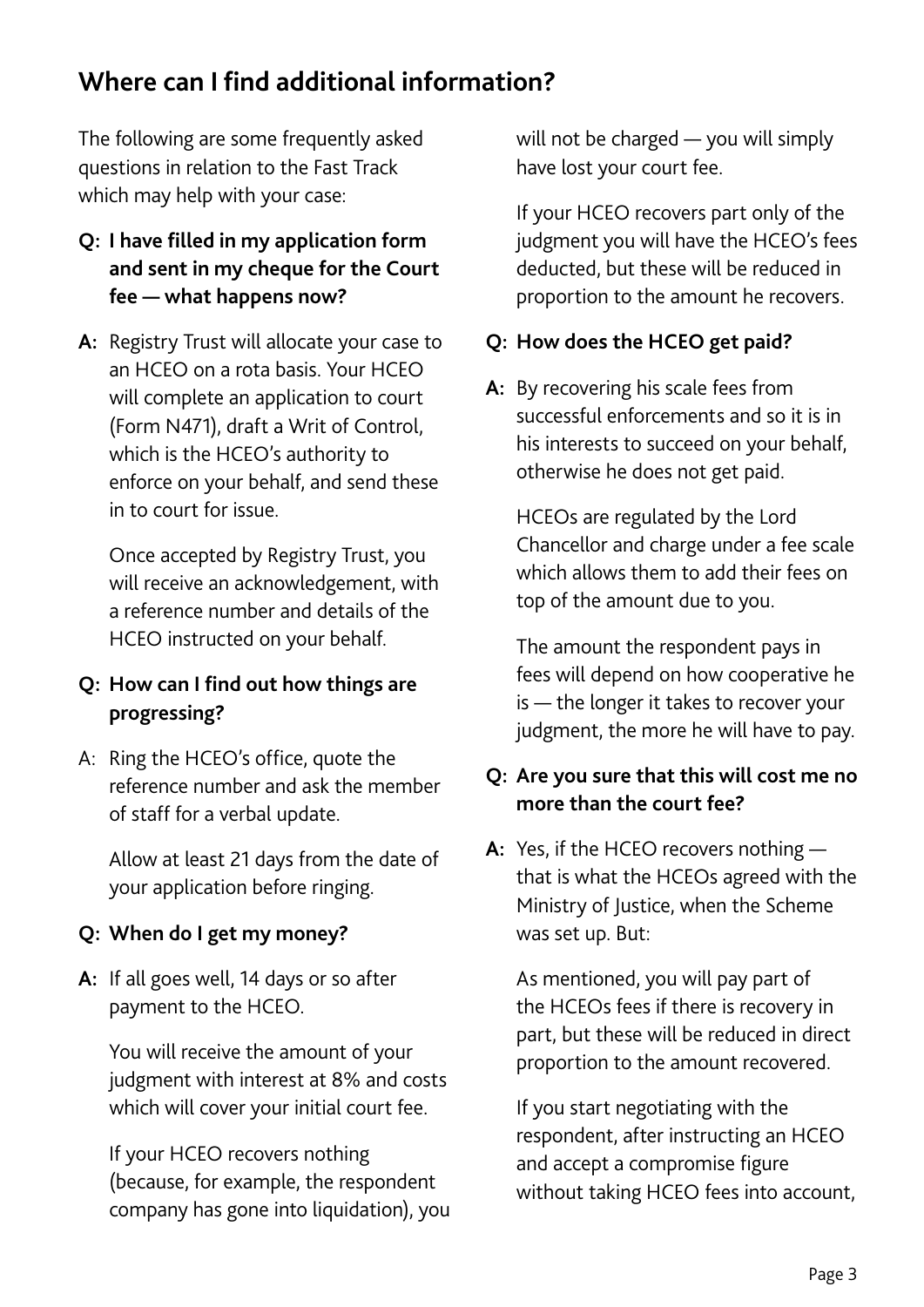you will be liable for those fees, which will be reduced in proportion to the compromise figure, if appropriate.

## **You should not deal direct with the respondent after instructing the HCEO.**

If there is a claim to goods seized by the HCEO you will be asked if you admit or dispute the claim.

If you dispute the claim the HCEO has to issue a summons for the claim to be decided by the court.

The HCEO will contact you before taking this step to get your instructions on how to proceed, because you will be responsible for the HCEO's costs if the claim is successful.

**Make sure that you understand your possible liability for costs, before disputing a claim.**

### **Q: If I am unhappy with the service I receive from the HCEO, what can I do?**

**A:** All HCEOs have an internal complaints procedure — write in and explain why you are unhappy, so that the HCEO can try to solve the problem.

If you cannot agree, then you can take a complaint to the High Court Enforcement Officers Association by writing to the Complaints Officer at 50 Broadway, London SW1H 0RG

Additional information on the Acas and Employment Tribunal Fast Track is also available from the High Court Enforcement Officers Association website at www.hceoa.org.uk and from the Registry Trust website at <www.trustonline.org.uk>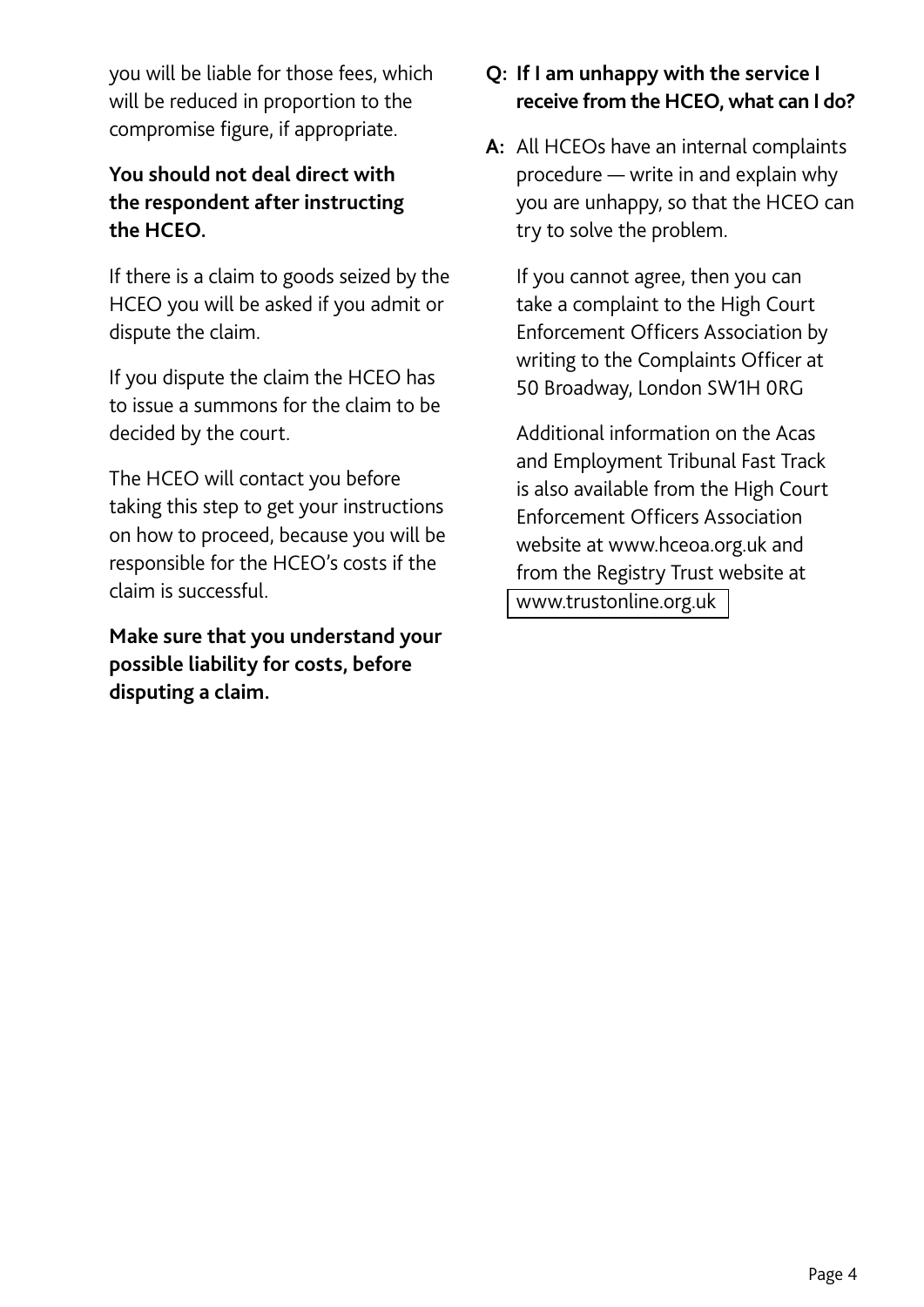



## Enforcement form - Acas and Employment Tribunal Fast Track

This form should only be used to authorise a High Court Enforcement Officer to enforce your Acas Settlement, by Writ of Control, on your behalf.

#### **The details you give must match those on your COT3 form.**

#### **Your details (Applicant's details)**

| Name                                               | Phone number  |
|----------------------------------------------------|---------------|
|                                                    |               |
| Address                                            |               |
|                                                    |               |
|                                                    |               |
|                                                    |               |
| Postcode                                           |               |
| Email address                                      |               |
|                                                    |               |
| Solicitor/Representative's details (if applicable) |               |
| Name                                               | Reference no. |
|                                                    |               |
| Address                                            | Phone number  |
|                                                    |               |
|                                                    |               |
|                                                    |               |
| Postcode                                           |               |
| Email address                                      |               |
|                                                    |               |
| Respondent's details                               |               |
| Name                                               | Phone number  |
|                                                    |               |
| Address                                            |               |
|                                                    |               |
|                                                    |               |
|                                                    |               |
| Postcode                                           |               |
| Email address                                      |               |